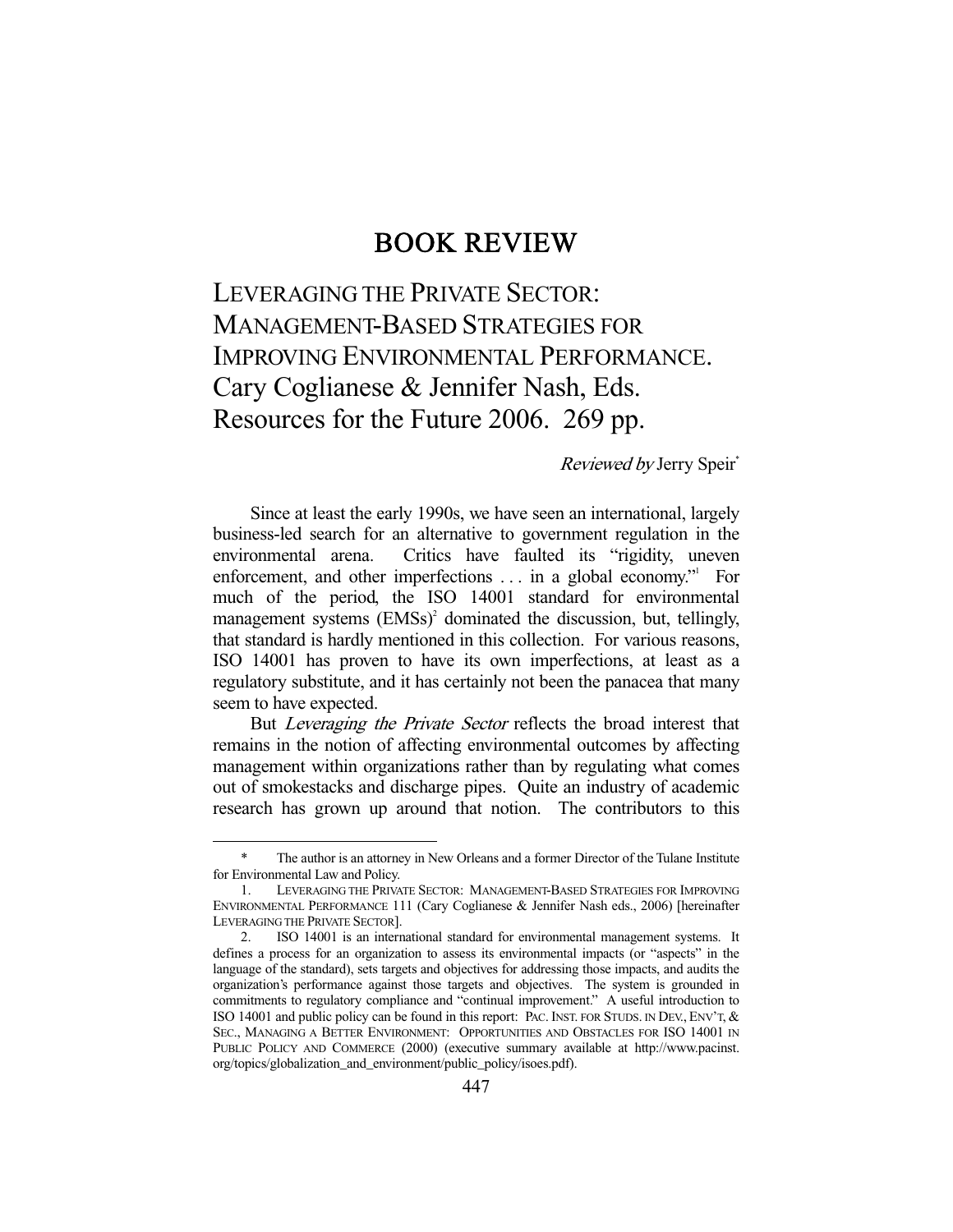volume are among the stars of that universe—hailing from Harvard, Berkeley, UNC, Duke, Penn, Dartmouth, Maryland, and Connecticut.

 Despite the turning away from ISO 14001, many of the authors appear to cling to hopes that a broader set of management-based initiatives may yet prove to be the dominant paradigm. As a result, the book has an almost somber tone as—at nearly every turn—economics and traditional regulation are shown to be what really matter in improving environmental performance, at least in the big air and water pollution indicators by which we typically measure such improvements.

 But there is good news here: management-based systems and strategies *work*—on things that regulation *does not*—and management really does affect environmental outcomes. Though these writers never articulate the point, in the long term, concentrating on those areas where management-based strategies work is likely to be a much more productive activity than continuing to search for an "alternative" to regulation.

 The good news begins, curiously, with Robert Kagan's research epitomizing the problem. He looked at fourteen pulp plants worldwide and found that "over time, the largest gains in environmental performance in the industry have stemmed not from enlightened corporate management *per se* but from periodic tightening of environmental standards mandated by governments."<sup>3</sup>

 In general, the big changes are regulatory driven: mandates trump enlightenment, and *costs* trump all. "[E]conomic constraints," as Kagan says, "seemed to deter even the most environmentally committed managers from leaping substantially ahead of their competitors."<sup>4</sup>

 Still, there is some very encouraging information here about the importance of management and the potential for improving performance by influencing management. Kagan looked at two things: performance data and management "style." The style part was done first, before ever looking at the data. Based on interviews, he divided his managers into five categories: True Believers, Environmental Strategists, Committed Compliers, Reluctant Compliers, and Environmental Laggards.<sup>5</sup>

 When he then analyzed the data, the mills run by True Believers were shown to have significantly lower water pollution—lower BOD, TSS, and AOX numbers,<sup>6</sup> and fewer spills—than did the Environmental

 <sup>3.</sup> LEVERAGING THE PRIVATE SECTOR, supra note 1, at 31.

 <sup>4.</sup> Id.

 <sup>5.</sup> Id. at 36.

 <sup>6.</sup> Id. at 35. Biological oxygen demand (BOD), total suspended solids (TSS), and absorbable organic halides (AOX), "a proxy measure for dioxins and furans." Id.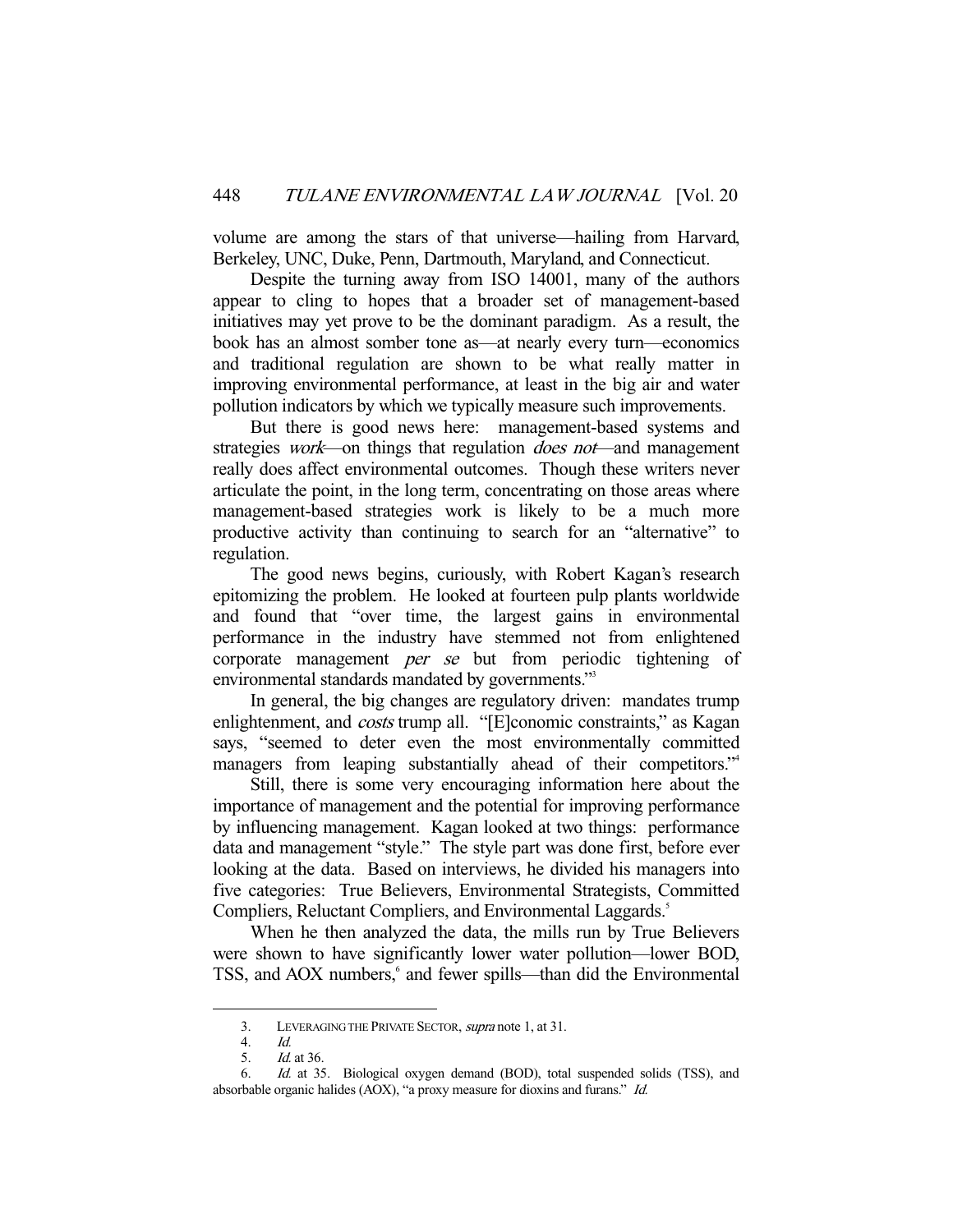Laggards and Reluctant Compliers. The True Believers' numbers were, in fact, only one-quarter to one-third of the Reluctant Compliers.

 Kagan goes so far as to assert that "the strongest relationship found was between environmental management style and environmental performance"7 —not location, jurisdiction, profitability, or size of the parent company, but management *style*.

 Interestingly, he also observes that mills "that had been subjected to anti-chlorine campaigns by Greenpeace in the early-to-mid 1990s, tended to have lower pollution emissions and to take more beyond compliance measures such as measures for odor control."8 So, management definitely matters—and a little social pressure can also be influential.

 Kagan suggests that the implication of this research is that regulators should identify industry leaders, reward them for their efforts, and "work closely with them in determining what innovations are feasible . . . [and] can be made the basis of regulation for the entire industry."9 Perhaps we might simply study the True Believers, identify what makes them tick, and teach it. We might also encourage contributions to Greenpeace.

 Studying the nexus between environmental management and environmental performance is notoriously difficult, and the data occasionally mislead. Lori Snyder Bennear reports, for example, on a study trying to compare environmental performance in states that had management-based regulations (MBR) in the 1990s with performance in states without the MBR. The regulations at issue were adopted by fourteen states and required the tracking of the use of certain toxic chemicals, as well as requiring that plants identify alternatives that would reduce the use and release of toxics.<sup>10</sup> Initially, it was reported that releases were falling much faster in states with management-based regulations than in those without.<sup>11</sup> But a closer examination showed that the states with management-based regulations had lower releases before the regulations took effect, undermining any suggestion that the decreases were *caused* by the MBR.<sup>12</sup>

 Often, one of the most valuable things that comes out of management-based programs is *information*. Paul Kleindorfer reports on the EPA's Risk Management Programs for Chemical Accident

 <sup>7.</sup> Id. at 41.

 <sup>8.</sup> Id.

Id. at 43. 10. Id. at 52.

 <sup>11.</sup> Id. at 53.

 <sup>12.</sup> Id. at 64.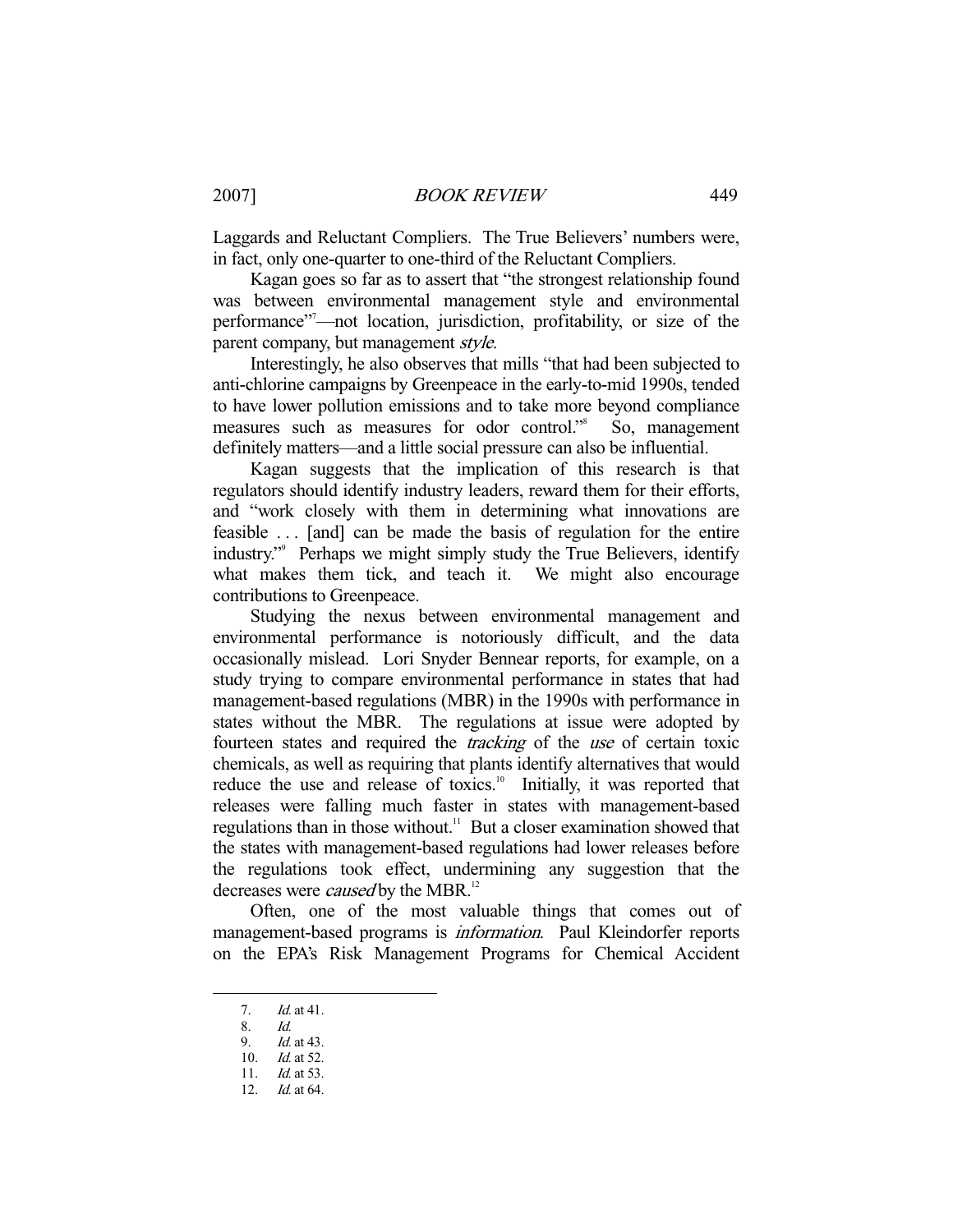Prevention (RMP Rule), an outgrowth of the requirements of section 112(r) of the 1990 Clean Air Act Amendments. The RMP Rule requires that chemical facilities plan for managing the hazards at their facilities, develop public worst-case scenarios associated with potential releases, and report on their accidents.<sup>13</sup> Whether the program has had any effect on performance is still open to question—characterized here only in terms of what may be "expected" and where the RMP Rule "should lead."<sup>14</sup> But it has already generated some interesting confirmations of intuition: for example, that the more hazardous a facility, the more likely it is to have accidents—and serious ones;<sup>15</sup> that the greater the debtequity ratio of the parent company, the more likely a facility is to have accidents;<sup>16</sup> and that African-American communities are more likely to be at risk from chemical accidents.<sup>17</sup> That kind of data itself may, in time, drive change much as the reporting associated with the Toxics Release Inventory has driven reductions in releases.

 The difficulties of doing this kind of research are further highlighted in the contribution here by Richard "Pete" Andrews, Andrew Hutson, and Daniel Edwards. They set out to survey 3189 facilities, seeking "a better understanding of the effects of business-led approaches to environmental management, and particularly the effects of corporate and customer mandates."18 Unfortunately, their survey only tested perceptions—asking managers "whether [their] facility's performance on 17 environmental indicators, such as energy and water use and hazardous waste generation, had increased, decreased, or not changed over the past three years."<sup>19</sup> Given this methodology, it is hard to know what to make of claims that "facilities that had mandates and EMSs in place were consistently more likely to report environmental performance improvements than were those that had neither."20 Perhaps the perception of improvement, which is all the study really measured, was simply a function of the formalization of the EMS—or the threat of the mandate—and of expectations that might be associated with them. In any event, even the perceived differences were "modest in their

 <sup>13.</sup> Id. at 87.

<sup>14.</sup> *Id.* at 102.

 <sup>15.</sup> Id. at 88.

 <sup>16.</sup> Id.

<sup>17.</sup> *Id.* at 100.

 <sup>18.</sup> Id. at 119-20.

 <sup>19.</sup> Id. at 123.

 <sup>20.</sup> Id. at 124.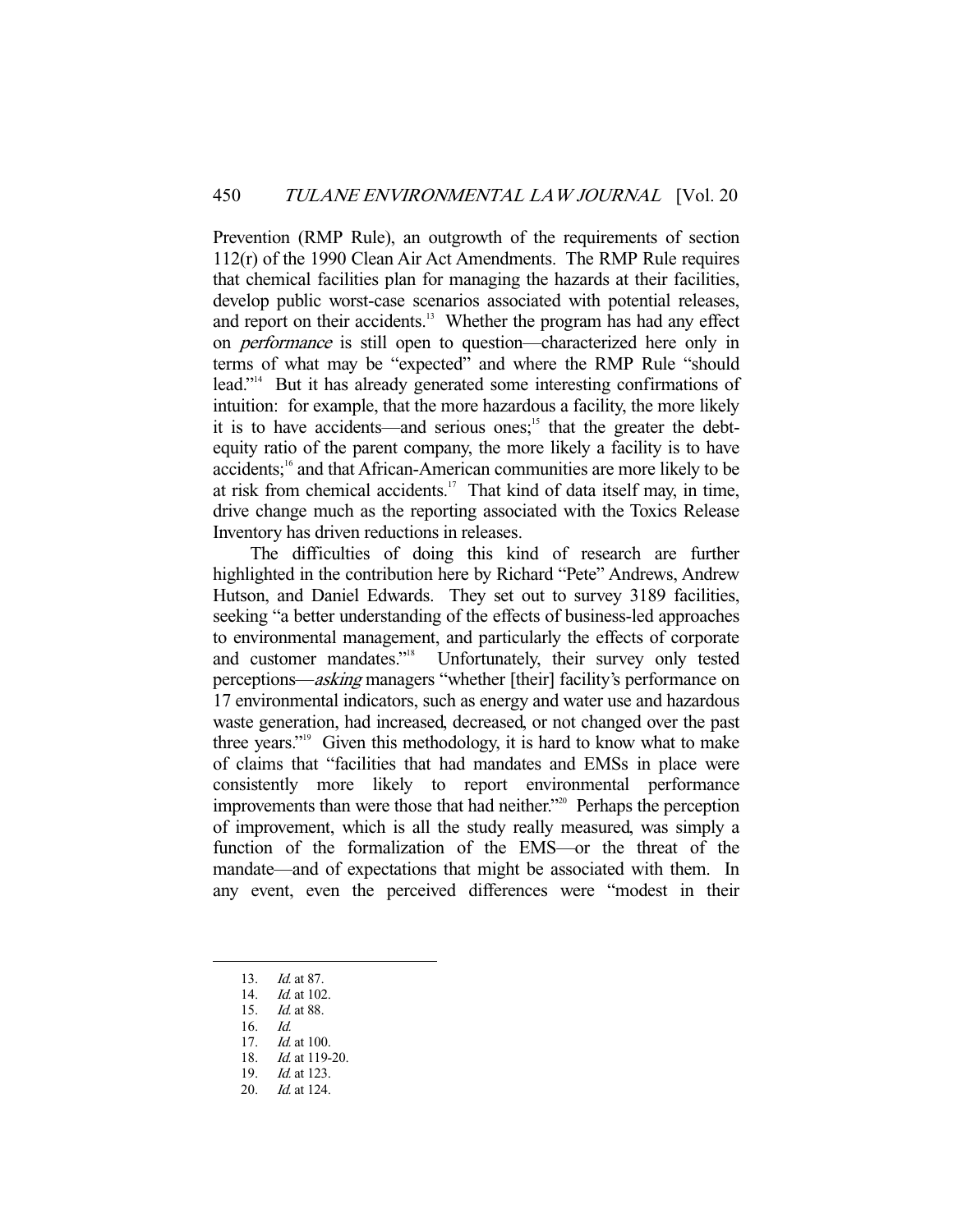magnitude."<sup>21</sup> The bottom-line here, significant for a team that has been among the most prolific in EMS research, is that

at the level of production facilities . . . the opportunities for serious 'continual improvement' in environmental performance may be far more narrowly constrained by sunk costs in particular production technologies and product characteristics . . . than idealistic visions of the leverage of voluntary EMS initiatives would suggest.... In short, significant ecological modernization of most industrial production processes may require powerful and persistent market or regulatory forces to change fundamentals. $22$ 

For many readers, this will not be a shocking finding. But despite this strong reinforcement of the continuing necessity and power of regulation, perhaps the most intriguing finding here is that the indicators that did show significant improvement—energy use, recycling, hazard waste generation, and leaks and spills—"represented activities over which managers and employees have direct and discretionary control at the facility level."<sup>23</sup> The larger goals of reducing air and water pollution, on the other hand, are likely to require capital investment in product or process changes, "all of which are more likely to require corporate-level decisions and commitments"24—decisions and commitments that do not appear to be forthcoming without regulatory encouragement.

 These findings reinforce Kagan's evidence that money is the overriding issue—at least on the big pollution issues. But, also like Kagan's findings, they suggest considerable merit in dealing with, and encouraging, individuals at the facility level on matters over which they have control. The influence of management at the facility level over the largely unregulated aspects of environmental performance appears both significant and worthy of further study and encouragement. The "Think Globally, Act Locally" bumper sticker comes to mind.

 Another approach to influencing environmental management was investigated by Howard Kunreuther, Shelley Metzenbaum, and Pete Schmeidler, who ask whether a combination of mandatory insurance and private inspections might improve a firm's environmental management and, consequentially, its performance. The theory is sound: insurers would have "an economic incentive to conduct inspections that focus on

 <sup>21.</sup> Id.

<sup>22.</sup> *Id.* at 132.

 <sup>23.</sup> Id. at 124.

 <sup>24.</sup> Id.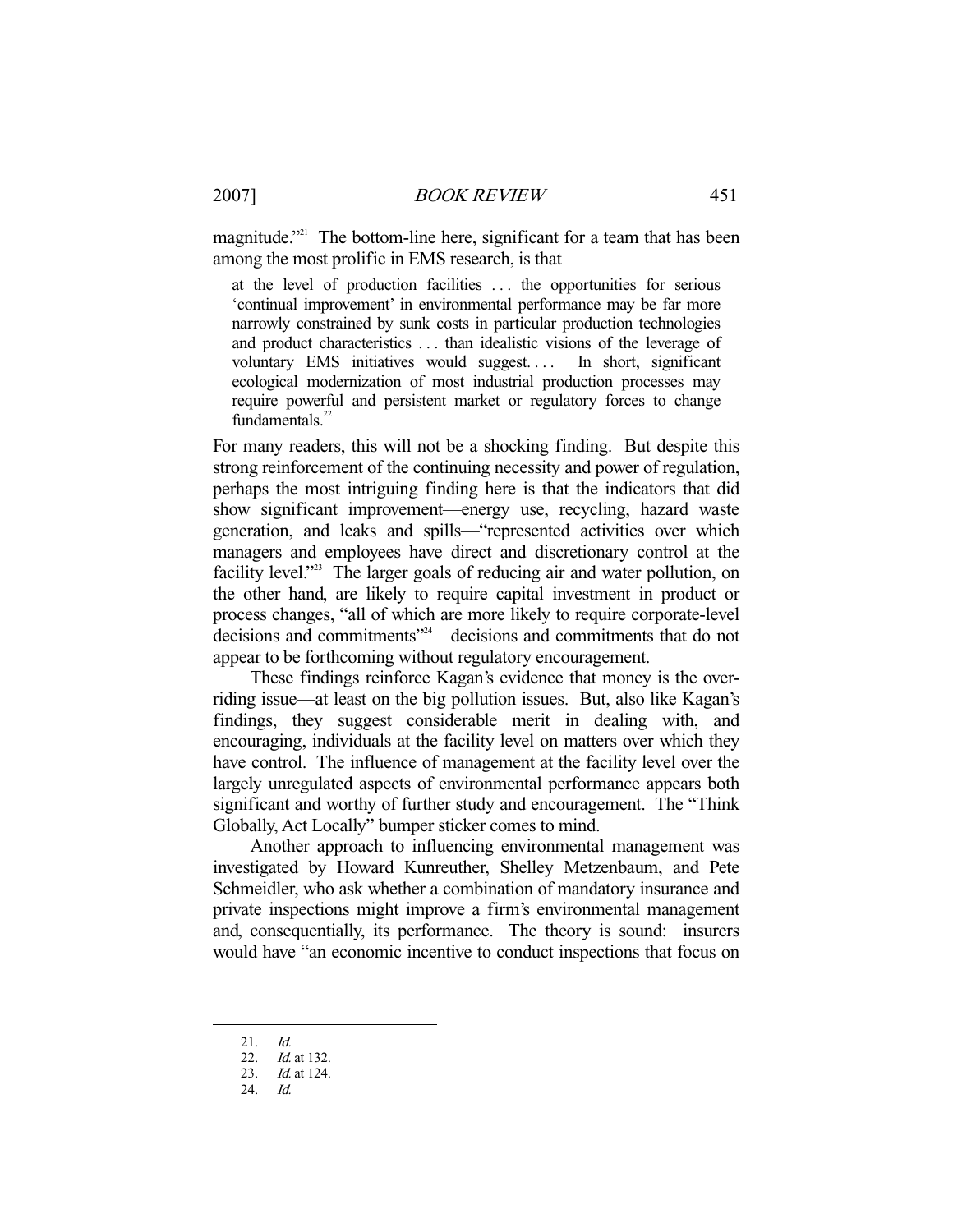risk reduction"<sup>25</sup> and, in fact, the system has worked in some limited circumstances.

 The most famous instance concerns the insuring of boilers. In 1865, more than 1200 passengers were killed in a boiler explosion on the steamboat SULTANA on the Mississippi River.<sup>26</sup> Shortly after, the Hartford Steam Boiler Inspection and Insurance Company (HSB) began to require boiler inspections as a condition of insurance. In the interest of reducing its own exposure to claims, HSB also initiated studies of boiler construction, and safer designs have resulted. Today, almost every state mandates periodic inspections of pressure vessels, and most firms that operate them purchase insurance with rates based on those inspections.<sup>27</sup>

 Another positive example occurred in the 1980s as asbestos concerns rose and insurance coverage for removing asbestos from older buildings became available.<sup>28</sup> Those seeking asbestos removal then began to require the insurance of their contractors. Today, such insurance has become, de facto, "both a license and a prerequisite for doing business."29

 Likewise, property transfer liability insurance has found a niche in covering risks from the potential contamination of property. An inspection is typically required for the insurance and it is lenders, in this case, who are driving the process—requiring the insurance as part of sales.<sup>30</sup>

 But other efforts at regulating with insurance have not gone so well. The 1984 amendments to the Resource Conservation and Recovery Act (RCRA), for example, required firms with underground storage tanks to provide insurance (or other collateral). Large firms simply self-insured, while smaller ones claimed they could not afford it, forcing EPA to establish "state guarantee funds, financed primarily through gasoline taxes," to provide the required coverage. $31$ 

 A similar experiment with a voluntary insurance program to cover chemical-related risks "has not taken hold."32 Facilities wanted a "seal of approval" from EPA for successfully going through the process but, more importantly, they wanted a guarantee of lower insurance premiums.

<sup>25.</sup> *Id.* at 139.

 <sup>26.</sup> Id. at 150.

 <sup>27.</sup> Id.

<sup>28.</sup> *Id.* at 145.

 <sup>29.</sup> Id.

 <sup>30.</sup> Id. at 145-46.

 <sup>31.</sup> Id. at 143.

 <sup>32.</sup> Id.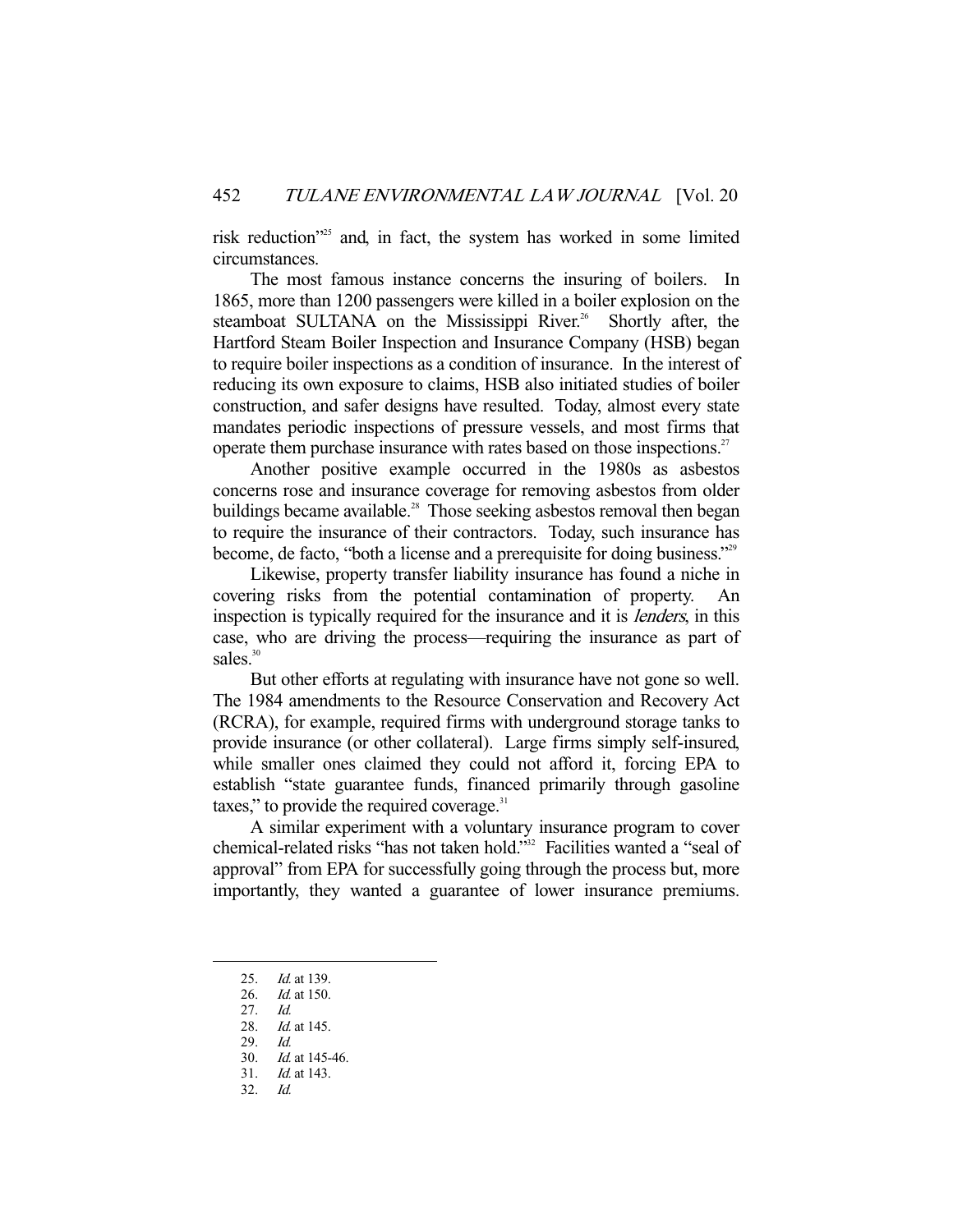Insurers, citing "the ambiguity associated with the risk," declined to offer such discounts.<sup>33</sup>

 Despite this uneven history, the authors identify workers' compensation programs as a likely place for success. They propose a pilot study involving the Louisiana Workers' Compensation Corporation (LWCC). The pilot would focus on "extreme risks" in businesses where workers' compensation rates are especially high. $34$  The authors suggest a series of questions to be answered by the study, such as whether an expanded inspection regime might identify "precursor conditions" of accidents and, ultimately, whether accidents and injuries would be reduced.<sup>35</sup> Perhaps benefits could be realized from such a program, since workers' compensation, as the authors note, "has long been an area where government and insurers have worked closely together."<sup>36</sup> Such a scheme might prove effective in other environmental areas too, but it also remains true that "[t]he insurance industry does not want to be viewed as a police officer,<sup>337</sup> and any significant program for mandatory environmental insurance would likely have to clear some very high political hurdles.

 Nonetheless, insurance and inspection regimes have proven effective in some very focused areas, and further research may well define other areas similarly ripe for targeting.

 Jason Scott Johnston's research returns to a consideration of management-based efforts in a single industry, in this case the metalfinishing industry, one providing essential parts for everything from automobiles to military aircraft, and one "whose environmental impact may far exceed its economic significance."<sup>38</sup> It is also an industry of thousands of small firms, strong international competition, thin profit margins, and low capitalization—a real set of challenges for any environmental scheme, regulatory or voluntary.

 Johnston opines that the "fundamental question," and one little considered to date, is really "[w]hether the achievement of America's increasingly ambitious and increasingly expensive twenty-first century environmental goals means the end of small- and medium-sized independent domestic manufacturing firms and their replacement by foreign outsourcing and huge, vertically integrated domestic

 <sup>33.</sup> Id. at 144.

 <sup>34.</sup> Id. at 155.

 <sup>35.</sup> Id.

 <sup>36.</sup> Id. at 154. 37. Id. at 150.

 <sup>38.</sup> Id. at 167.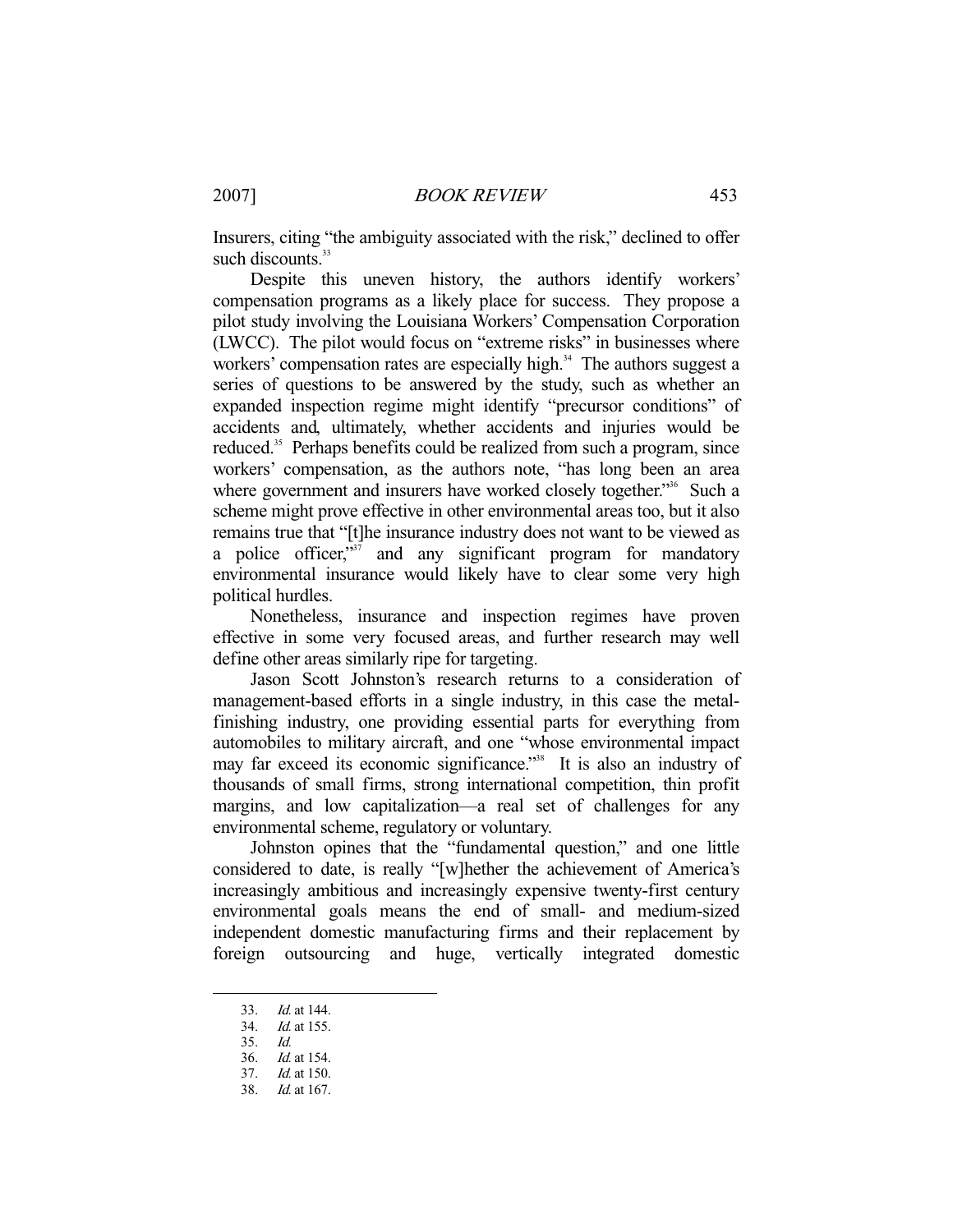manufacturing enterprises."<sup>39</sup> He concludes that, indeed, "significant further improvement in the industry's environmental performance is likely to be achieved only if firms become larger."<sup>40</sup>

 Evidence from EPA's Strategic Goals Program (SGP), which was started in 1998, specifically to improve environmental performance in the metal-finishing industry, was not encouraging. Johnston acknowledges that the program did have some "win-win" stories, "cases in which relatively uninformed small metal finishers learned how they could both increase their profits and reduce their pollution by being more efficient in their use of water, metals, and other raw material inputs."<sup>41</sup>

 But problems with the SGP included low participation rates, a "failure to generate firm-specific data," and most significantly, the aggregation of data in ways that confused results.<sup> $42$ </sup> Closer analysis suggested that "much of the progress" that had been claimed actually occurred "before the program even began."43

 On the positive side, it is clear that "the more widely best-practice information is shared and adopted, the better industry's overall environmental performance."<sup>44</sup> But the real problem, according to Johnston, is analogous to the pre-Superfund handling of hazardous wastes, when large chemical and petrochemical companies relied on small, undercapitalized disposal firms to handle their wastes and to provide them a contractual shield against liability. "A very basic economic lesson," he says, "is that so long as large firms can effectively escape responsibility for the environmental compliance burden . . . by contracting out . . . to smaller outside firms, they will have an incentive to do so. $\mathbb{R}^3$  His recommendation is that EPA should focus on "creating" incentives for large manufacturers . . . to internalize those [metalfinishing] operations and manage them more responsibly."46 Toward that end, he proposes a tradable permits system, modeled on the program for phasing out lead in gasoline, "for easing the transition to new, tougher environmental requirements and a new, vertically integrated metalfinishing industry."<sup>47</sup>

-

45. Id. at 193.

<sup>39.</sup> *Id.* at 168.<br>40. *Id.* at 170.

 $Id.$  at 170.

 <sup>41.</sup> Id. at 169.

 <sup>42.</sup> Id. at 180-81.

 <sup>43.</sup> Id. at 182.

 <sup>44.</sup> Id. at 192.

 <sup>46.</sup> Id. at 193-94.

 <sup>47.</sup> Id. at 194.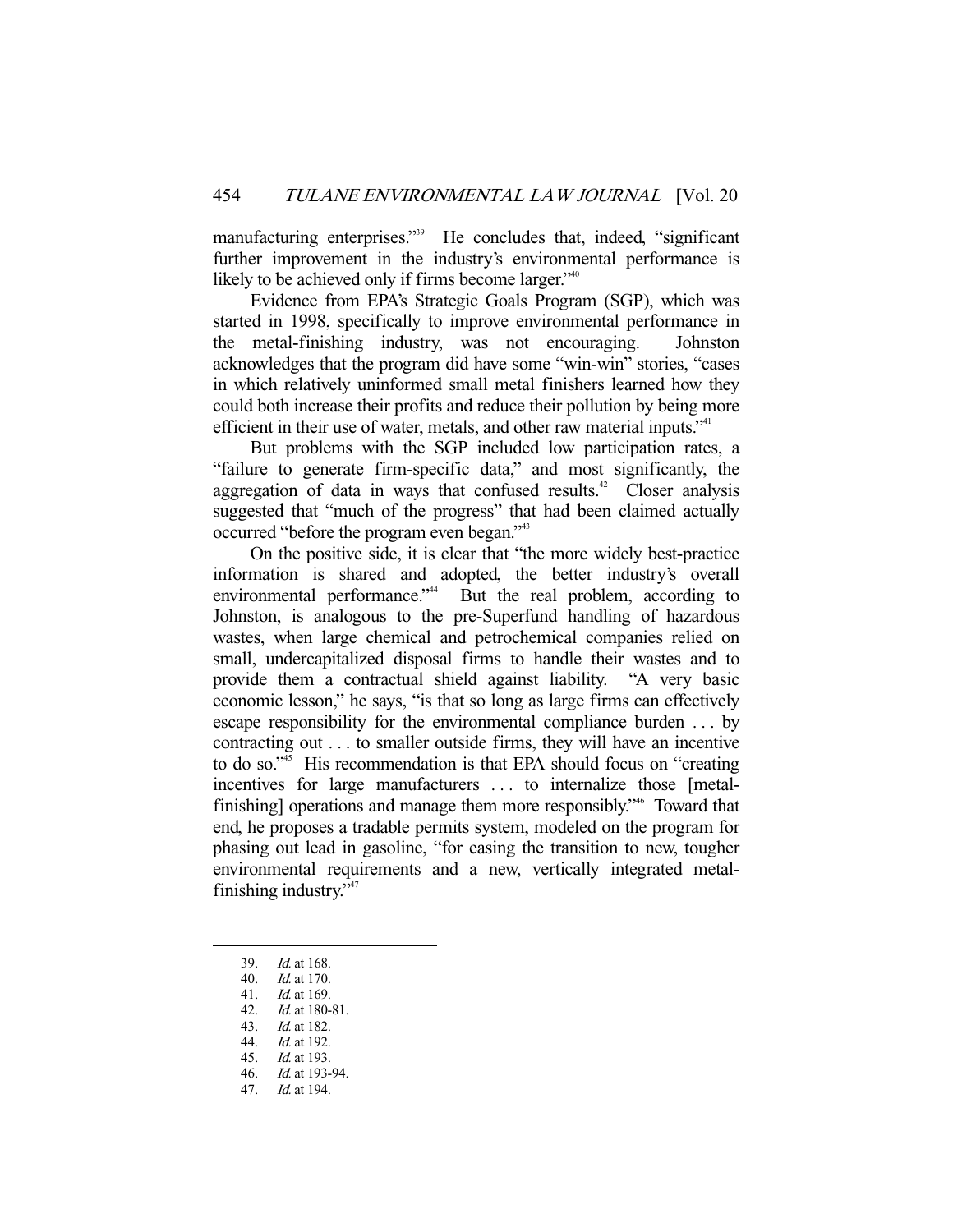The Clean Charles 2005 Initiative (CCI), which was intended to make Boston's Lower Charles River "fully fishable and swimmable" by 2005, provided another opportunity to examine the efficacy of management-based initiatives.<sup>48</sup> An earlier study had suggested that the Initiative's "outcome-focused performance goal" was the source of much of its success.49 But researchers Tapas Ray and Kathleen Segerson suggest otherwise. They argue, in fact, "that threatened and actual enforcement of existing, traditional regulations played a significant role."50

Even so, setting the performance goal is credited with "trigger[ing] the heightened enforcement. It motivated EPA staff to want to enforce regulations that would contribute to the goal and to view that enforcement as a high priority.<sup>"51</sup> Though the authors offer no conjectures, one can not help wondering if such a combination of performance goals, in conjunction with a heightened public focus on monitoring data (as was the case with CCI), might not serve to motivate EPA staff to be a bit more diligent about enforcement in other areas.

 Andrew King takes a look at "stakeholder partnerships," yet another vehicle for influencing environmental management and management systems. He looks particularly at a collaboration between Greenpeace and an East German refrigerator manufacturer to produce a CFC-free refrigerator, and at several efforts by Environmental Defense (ED) to partner with American corporations toward environmental performance improvements.

 The principal impediment to such collaborations, as King observes, is the control of intellectual property. "Corporations benefit," as he says, "from keeping their technology private, but EOs [environmental organizations] benefit from making it public."<sup>52</sup>

 In the case of the East German refrigerator maker, for example, they were successful in producing the new product, but "Greenpeace's efforts to diffuse the technology to competitors undercut" the manufacturer's ability to make a profit.<sup>53</sup> As its spokesman put it, "[t]he market has responded and we are left behind. We did not think it would happen so quickly."54 So, the product was born, but the company died—not a business model that is likely to encourage emulation.

 <sup>48.</sup> Id. at 201.

 <sup>49.</sup> Id.

 <sup>50.</sup> Id. at 202.

 <sup>51.</sup> Id. at 220.

 <sup>52.</sup> Id. at 242.

 <sup>53.</sup> Id. at 234.

 <sup>54.</sup> Id. at 233.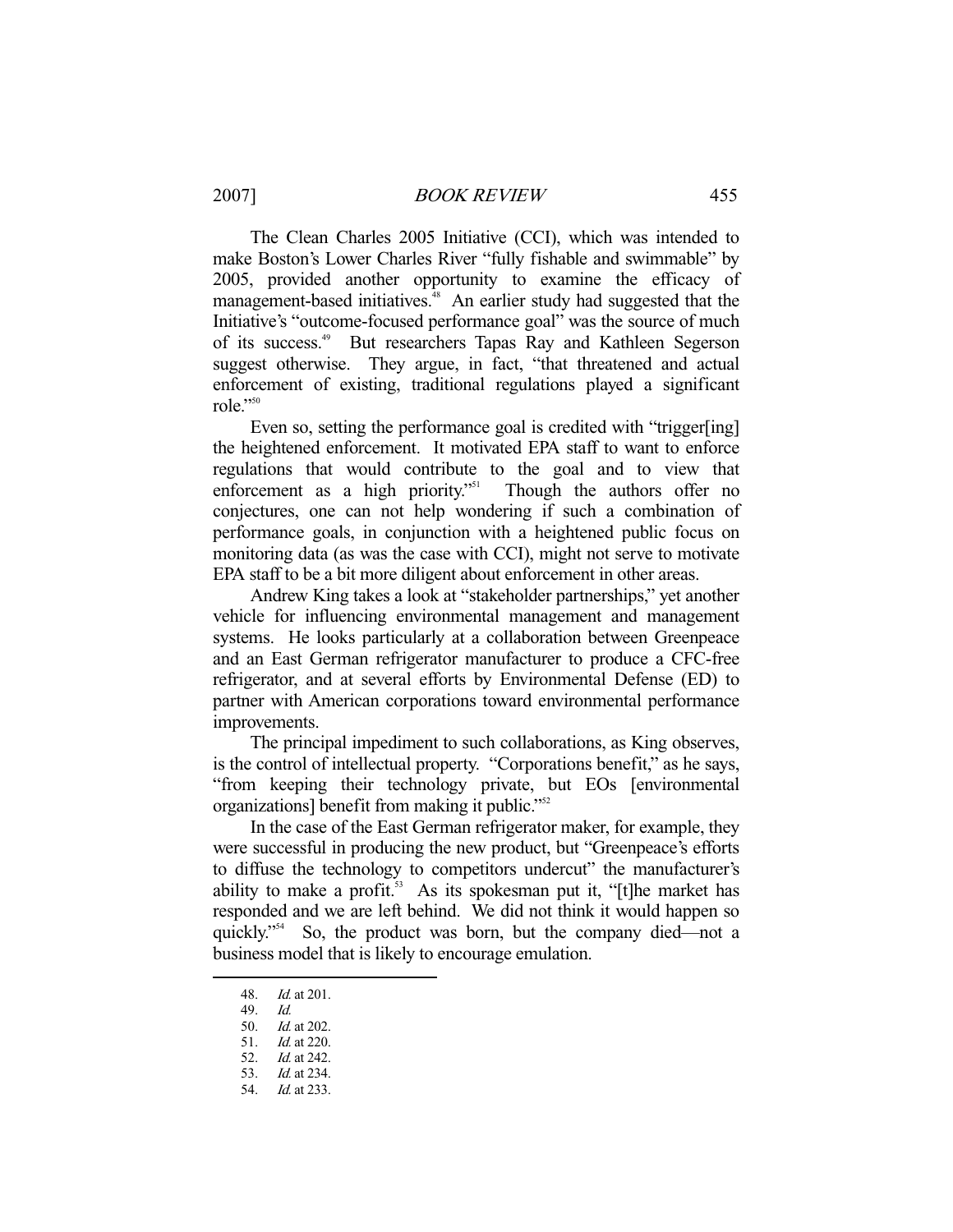King touts ED's experience in the United States as illustrative of "ways that partnerships can be structured to protect intellectual property."55 While that may be true, the actual accomplishments of the cited projects seem, at first glance, less than sterling. ED engaged in a project with Federal Express (FedEx), for example, to develop a more efficient delivery vehicle. FedEx designed the truck; "ED's primary role was to act as a professional 'facilitator' and to make sure that environmental issues received fair treatment."<sup>56</sup> If FedEx were to replace "all of its 10,000 Class 4 Walkin vehicles" with the new vehicles, smogrelated emissions of its fleet would be reduced seventy-five percent.<sup>57</sup> The United Parcel Service (UPS) is already working on "a competing hybrid diesel-electric vehicle."<sup>58</sup> King reports that "Federal Express may be able to appropriate some return through a slight first-mover advantage"<sup>559</sup> but, in fact, though the project was launched in the spring of 2000, there are no reports here that *any* vehicles have yet been produced.

 The results of other partnerships were similarly mixed. ED entered into a project with the SC Johnson Company to help bring environmental considerations into product design and to better understand consumers' environmental preferences. But the resulting system was so complex that designers "quickly began to doubt and distrust the system," and it "'fell into disuse almost from the get-go.'"60 In a partnership with Starbucks, ED performed a life-cycle analysis that "confirmed the value of using ceramic cups rather than paper ones for in-store consumption,"61 but designs for a new, more insulated paper cup were shelved in favor of insulating sleeves.

 King is likely correct that "alliances to certify sourcing will continue to be the most common form of partnership."<sup>62</sup> In such partnerships, after the parties agree on the rules (e.g., for recycled paper, hormone-free animal products, sustainable forestry products, low emission vehicles), the EO certifies that the rules are being followed. "Such partnerships minimize the investment to the corporate partner,

 <sup>55.</sup> Id. at 234.

 <sup>56.</sup> Id.

 <sup>57.</sup> Id. at 235.

 <sup>58.</sup> Id.

 <sup>59.</sup> Id.

 <sup>60.</sup> Id. at 236. (quoting Interview by Andrew King with Ken Alson, Former Director, Sustainable Product Innovation at SC Johnson (Oct. 17, 2003)).

 <sup>61.</sup> Id.

 <sup>62.</sup> Id. at 243.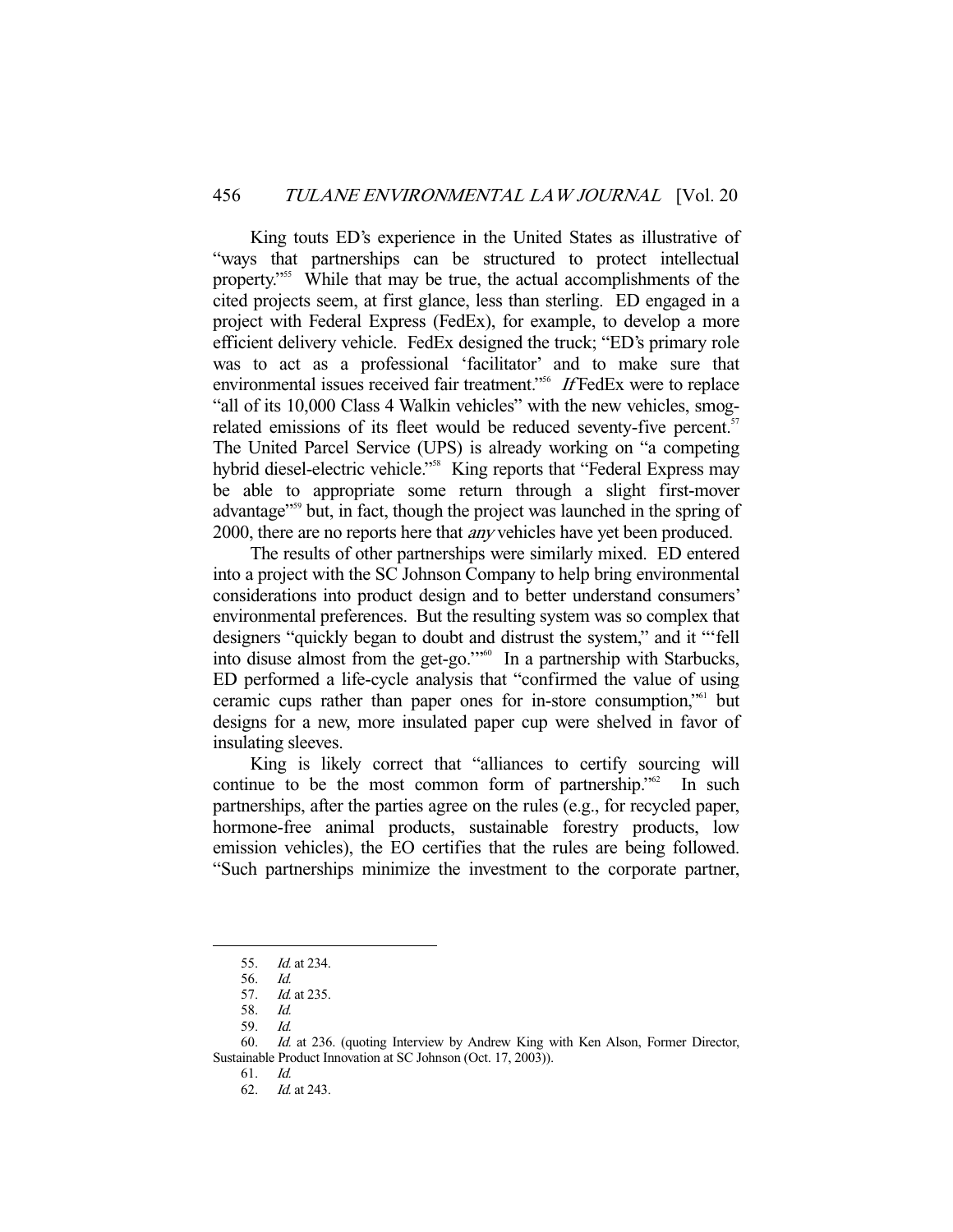protect the intellectual property of suppliers, and allow direct certification of a management process (the sourcing system)."63

 Given all these stories, one may be puzzled by the editors' concluding assertion that "[i]n those cases where management-based strategies have failed to result in observable changes in firms' environmental performance, researchers need to probe further to consider at least three alternative explanations for their null findings."64

- 1. that the "true impacts . . . may come from incremental across-theboard improvements . . . rather than dramatic improvements in a single measure":
- 2. "the true impacts . . . may be observable...over a long time horizon. Even a decade or two might be too short"; and
- 3. there may have been problems with the way the studies were designed, including "insufficient incentives."65

The list is indicative of the tone of disappointment pervading the book disappointment that the various management-based strategies have not shown greater influence on environmental performance outcomes. The editors argue, essentially, that the impacts may be more subtle than expected, that they may show up over a longer period of time or not be susceptible to easy measurement or that appropriate incentives have not been devised.

 The subtlety, to this reviewer, however, is of a different sort—and one about which the researchers have reason to be more optimistic. Though the combined research reported here provides powerful evidence that economics and regulation remain over-whelming drivers of traditional measures of pollution, there are also some very positive results. Andrews and his coauthors provide evidence, for example, that management-based approaches *can* cause significant improvements in recycling, energy conservation, waste generation and handling, resource use, and spill and leak incidents. Management-based thinking can also cause us to rethink entire industries like metal-finishing and to consider whether public policy should not encourage more internalization of their associated risks (Johnston). Performance goals can even motivate a government agency to do its enforcement job (e.g., CCI). dissemination and adoption of "best management practices" can improve overall performance throughout an industry (Johnston). And though there is clearly a lot more to be learned about EO-industry partnerships,

 <sup>63.</sup> Id.

 <sup>64.</sup> Id. at 253.

 <sup>65.</sup> Id. at 253-54.